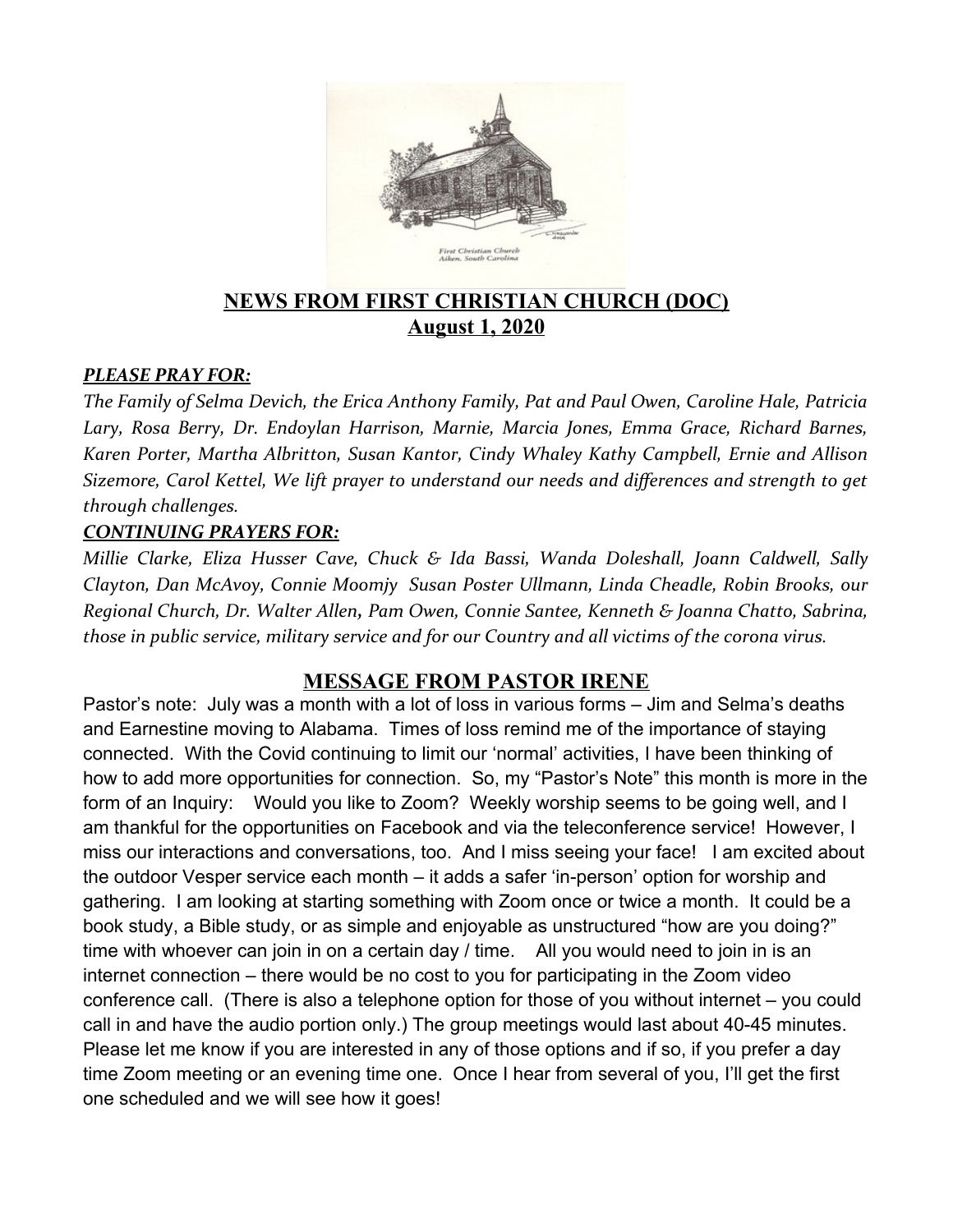

# **IN LOVING MEMORY: JAMES ALAN MITCHELL**

March 23, 1945 - July 14, 2020

A Celebration of Life Service remembering Jim will be held on Saturday, August  $22<sup>nd</sup>$  at 1:00 pm at First Christian. The service will also be shown on Facebook live.

## **IN LOVING MEMORY: SELMA "SAM" DEVICH**

July 29, 1942 – July 25, 2020 Sister and best friend of Millie Clarke.

Back to School: Please pray for our FCCA students as they go back to school – especially as they also deal with all the changes the pandemic brings:

Joey Albritton - Albritton Academy Homeschool Melissa Cheadle – USC Aiken Troy Cheadle – North Augusta High School Emma Grace Maroni - Aiken High School CarlieBeth Wilson – Lander University

And for our teachers including Bryan Riley, Ph.D.